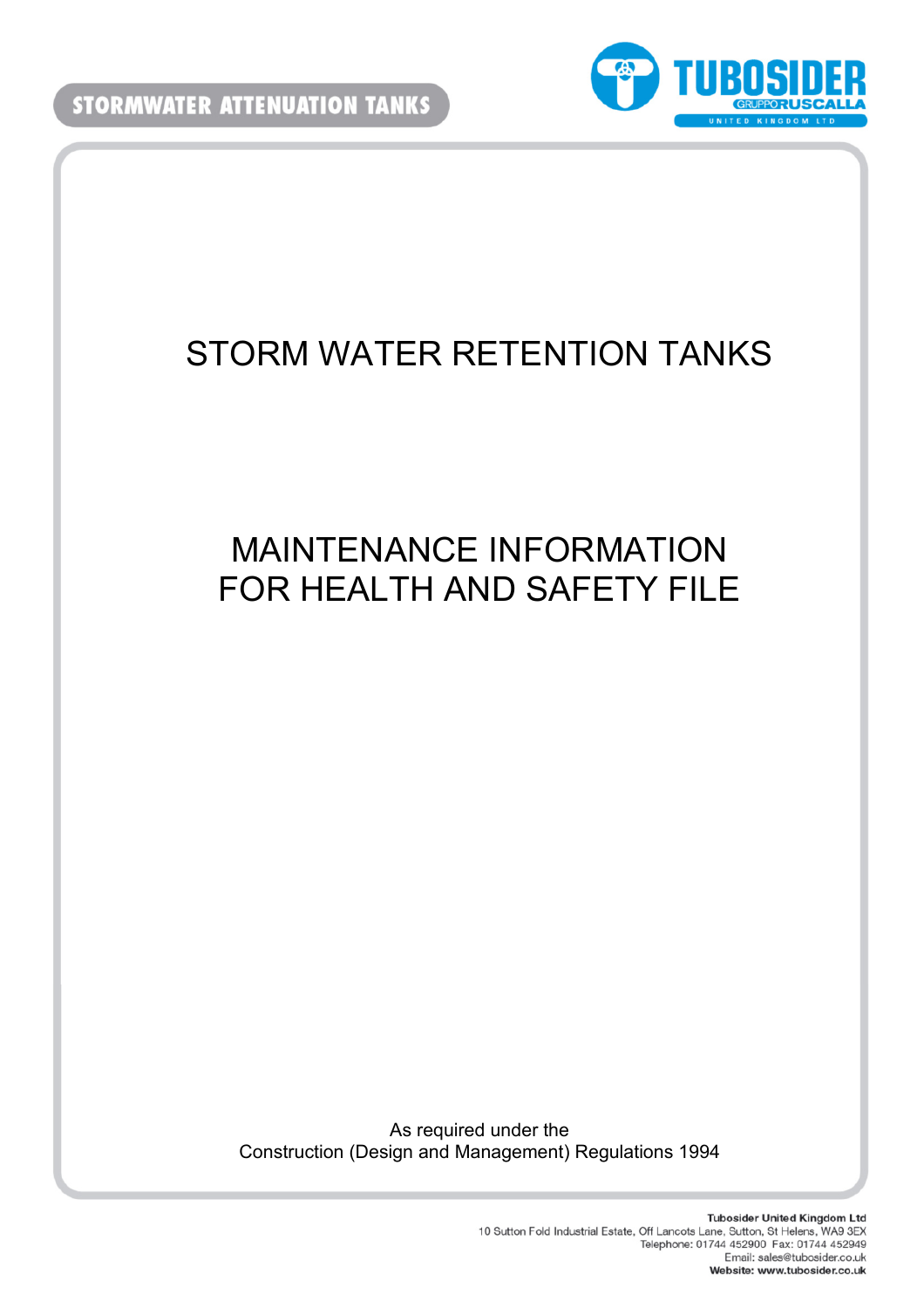#### **STORM WATER RETENTION (DRAINAGE) TANKS**

The information and recommendations given in this document is for inclusion in the Health and Safety File of the project in which the installation of Storm Water Retention (Drainage) Tanks (The Tanks) has been undertaken.

This information alerts those responsible for the subsequent use, maintenance, repair and cleaning of the Tanks of significant Health and Safety Risks of which Tubosider (UK) Ltd arc aware of at the date of installation of the Tanks and only concerned with the above activities. It is not meant to absolve those responsible for the above activities from making a proper Risk Assessment before commencement of any activities associated with repair or entry to the Tanks.

Due to the potentially long time-scales involved, it is not possible for Tubosider (UK) Ltd to draw up precise Tank Entry Safe Working Procedures and associated Emergency Rescue Plans. However, points to be considered for those responsible consider in the formulation of their Safe Working Procedure and Rescue Plan arc given. These points are based on the Health and Safety legislation in force at the time the Tanks were installed.

It should also be noted by those responsible for repair/entry to the Tanks, that Tubosider (UK) Ltd do not have a duty to update the document if additional information comes to light and it is the responsibility of those responsible for the repair/entry to the Tanks that all Health and Safety legislative requirements are being met.

It is anticipated that over the typical 50 year design lifetime of the Storm Water Retention Tanks there will be requirements such as maintenance inspection where man access to the inside of the tank will be necessary. For example, these operations could include the refurbishment of the Zinc Coating and bituminous compounds of the tank wall which would involve solvent based paints requiring special precautions to be taken for those workers undertaking the painting. Any in situ repair to the steel wall of the Tank, whether inside or outside the tank, would require that the work be considered as welding in a confined space.

Sludge removal would concern consideration of jetting or suction requirements together with an understanding of the potential release of toxic gases when the sludge is disturbed.

## **Tubosider (UK) Ltd stress that any access to these tanks is potentially very hazardous and all the utmost proper precautions related to confined space entry should be taken at all times.**

To aid those responsible for the maintenance of these tanks the following minimum recommendations, which are concurrent with 1996 Health and Safety legislation, should be adhered to when entry to the tanks is necessary. The following recommendations follow Guidance Note GS5 from the Health and Safety Executive (HSE).

It should also again be stressed that the recommendations contained in this document only deal with the minimum of considerations to be taken on entry to the tanks. The operations to be undertaken in the tanks will require additional information and proper Risk Assessments. As recommended by the HSE, Tubosider (UK) Ltd considers that a "Permit to Work" system is set up by those requiring entry to the tanks. Setting up a "Permit" details the work to be done, the precautions to be taken in the correct sequence and also records acknowledgement of the hazards by those planning and undertaking the work.

| Report       | A059/R008                                       |
|--------------|-------------------------------------------------|
| Date / Issue | $\frac{1}{27}$ January 1997 / First Issue (1)   |
| Date / Issue | 23 <sup>rd</sup> November 2005 / New Layout (2) |
| Page         |                                                 |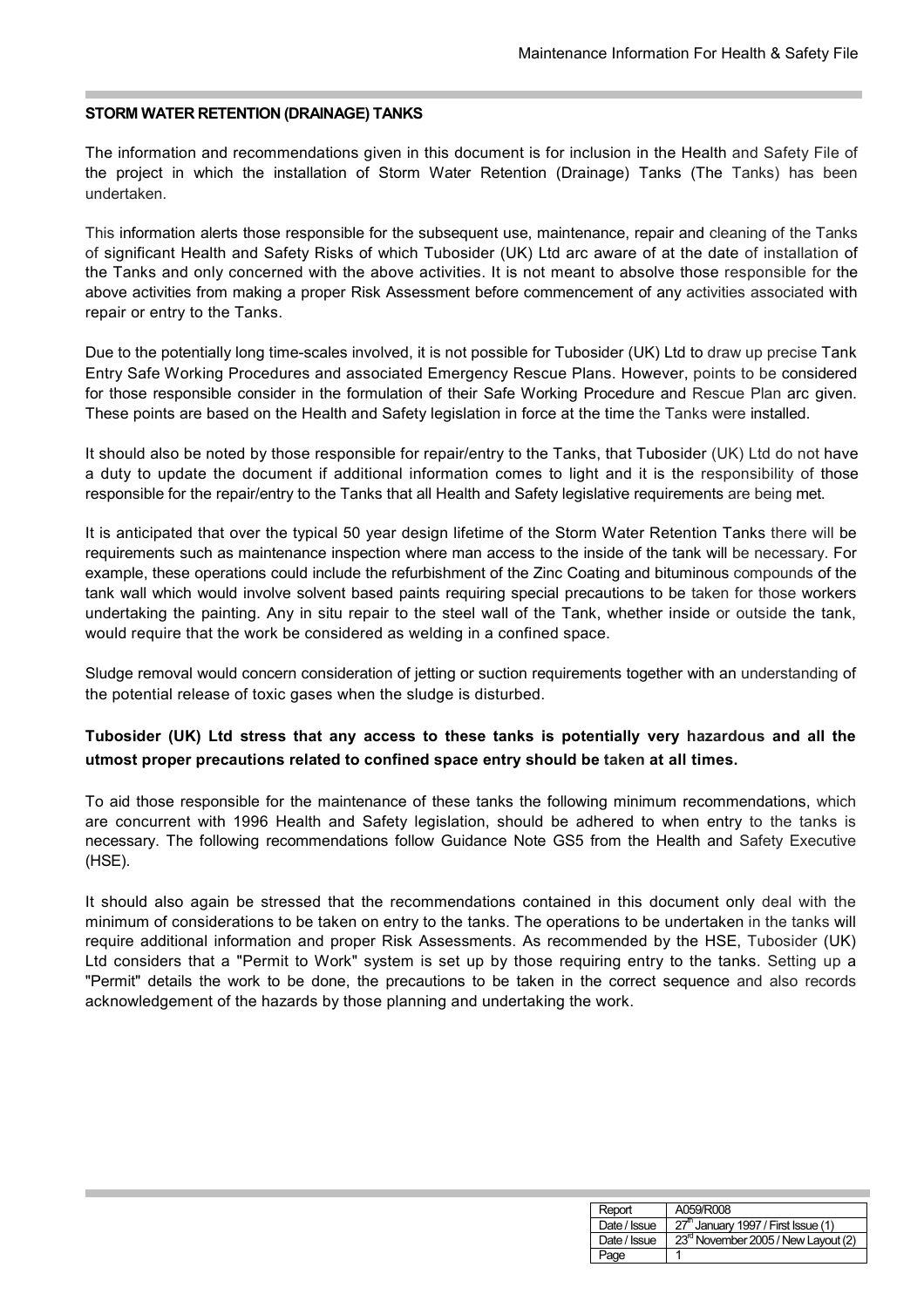### **1. STORM WATER RETENTION TANKS - CONSIDERATIONS FOR ENTRY**

Serious accidents can occur with work undertaken in what the Health and Safety Executive describe as "confined spaces". The Storm Water Retention Tanks MUST always be considered as confined spaces. Confined spaces can harbour dangerous concentrations of toxic and/or flammable gases and vapours. Neglect or ignorance of the potential dangers can lead to tragic results for any unsuspecting workmen. Unplanned rescue attempts can, and have also frequently in the past, lead to tragic results for rescuers as well as workers.

For example, dangerous effects can occur which create oxygen deficiency in the Tanks can be caused by methane production from decaying vegetation, etc in the sludge or even oxidation effects taking place in the walls of the tank. These gases might not be evident when the initial air checks were made but would be given off when disturbed.

The above concerns will be applicable to any installation which has Tubosider (UK) Ltd Storm Water Retention Tanks and only state the minimum of precautions which must always be taken on entry. It should also be noted that the smaller tanks (below 1.5m diameter) can be very difficult for access, rescue, illumination and ventilation. The larger tanks (above 1.5m diameter), although access can be easier, can still present the same toxic/inflammable gas hazard.

Generally it would be safe to assume that there will NOT be enough natural ventilation to keep the air fit to breathe. In some cases the gases may be flammable, so there can be additional fire or explosion risks. Before entry into the Tanks atmosphere testing, for oxygen levels and flammable/toxic gases MUST be undertaken and correct breathing apparatus obtained. It is recommended that Tanks be emptied before entry.

### 1.1. General Requirements

To be fully aware of:

- Gas Detection Testing requirements.
- **Emergency Rescue Plans.**
- Risk Assessments.

To ensure that the proper protective equipment is available if required, eg:

- Safety Boots.
- Self-Contained Breathing Apparatus (SCBA).
- Safety Harness and Lifeline (possibly connected to a winch).
- Safety Goggles/Visor.
- Leather Gloves.
- Overalls.

To be competent to perform the required task.

To ensure that all persons involved understand their functions and responsibilities eg: Stand-by Man, Site Manager, Operatives undertaking task.

| Report       | A059/R008                                       |
|--------------|-------------------------------------------------|
| Date / Issue | 27 <sup>th</sup> January 1997 / First Issue (1) |
| Date / Issue | 23rd November 2005 / New Layout (2)             |
| Page         | 2                                               |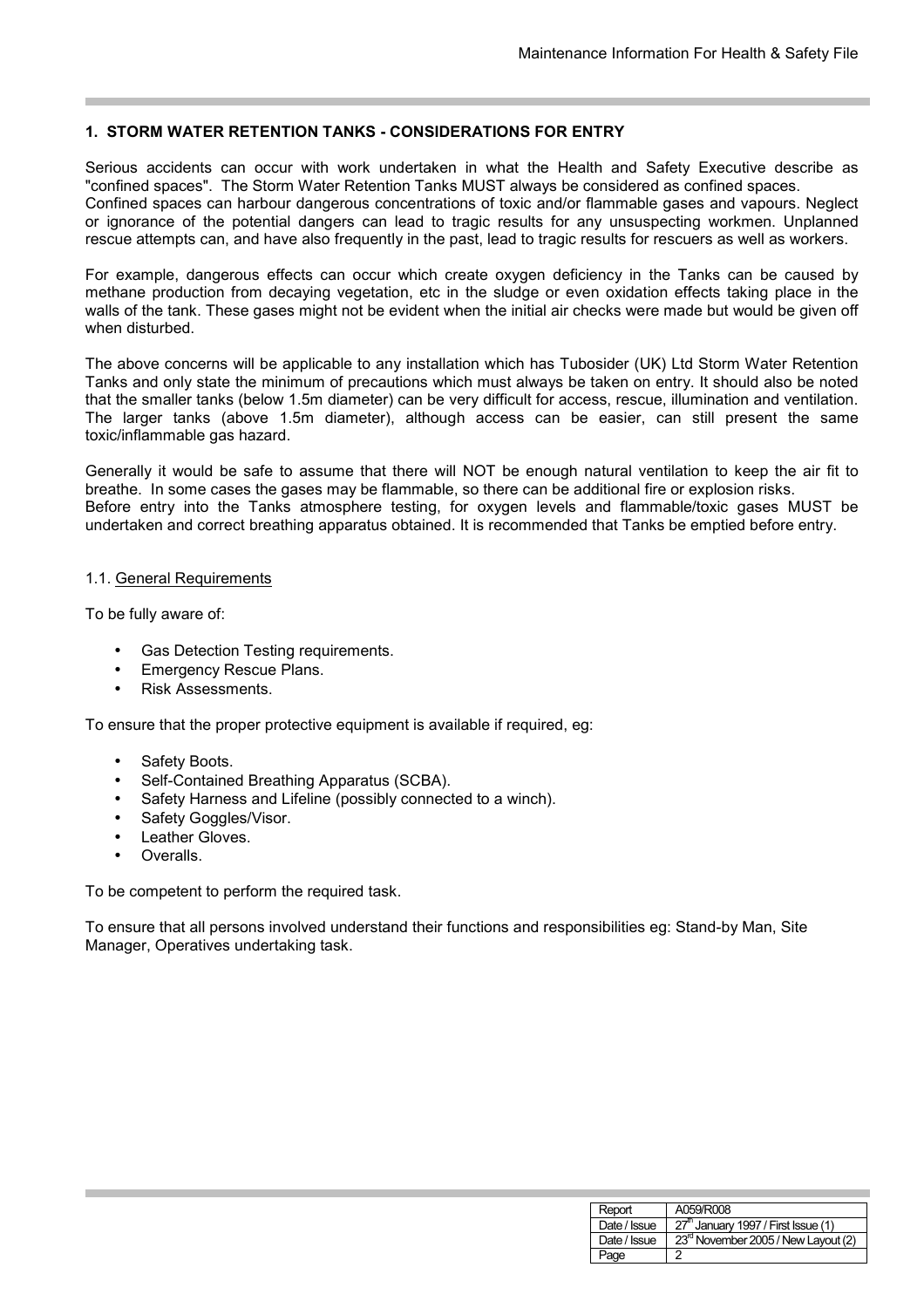#### 1.2. Initiating Event

In general, over the 50 year design lifetime of the Storm Water Retention Tanks, it will be necessary for requirements, such as maintenance inspection, where man access to the inside of the tank will be necessary. It is recommended by Tubosider (UK) Ltd that these inspections take place at a maximum of 10 year intervals.

Depending on the storage capacity and the length of the pipe work making up the tanks, entrance to the tanks will be made through (a minimum of at least one) properly designed access shafts.

#### 1.3. Legislation

Those with an interest in entering the Storm Water Retention Tanks must understand that the legislation listed below is in force at the time of preparation of the Health and Safety File for the project for which the Tanks have been installed. Those responsible should ensure that at the time of any entry to the tanks that the legislation is valid and also work to any new legislation in addition to those listed below.

The relevant legislation in operation **AT INSTALLATION** of the tanks was as follows:

- The Construction (Design and Management) Regulations 1994.
- The Construction (Health, Safety and Welfare) Regulations 1996.
- The Health and Safety at Work etc Act 1974.
- The Management of Health and Safety at Work Regulations 1992.
- The Manual Handling Operations Regulations 1992.
- The Personal Protective Equipment at Work Regulations 1992.
- The Provision and Use of Work Equipment Regulations 1992.
- The Reporting of Injuries, Diseases and Dangerous Occurrences Regulations 1995.
- The Workplace (Health, Safety and Welfare) Regulations 1992.

| Report       | A059/R008                                       |
|--------------|-------------------------------------------------|
| Date / Issue | 27 <sup>th</sup> January 1997 / First Issue (1) |
| Date / Issue | 23 <sup>rd</sup> November 2005 / New Layout (2) |
| Page         |                                                 |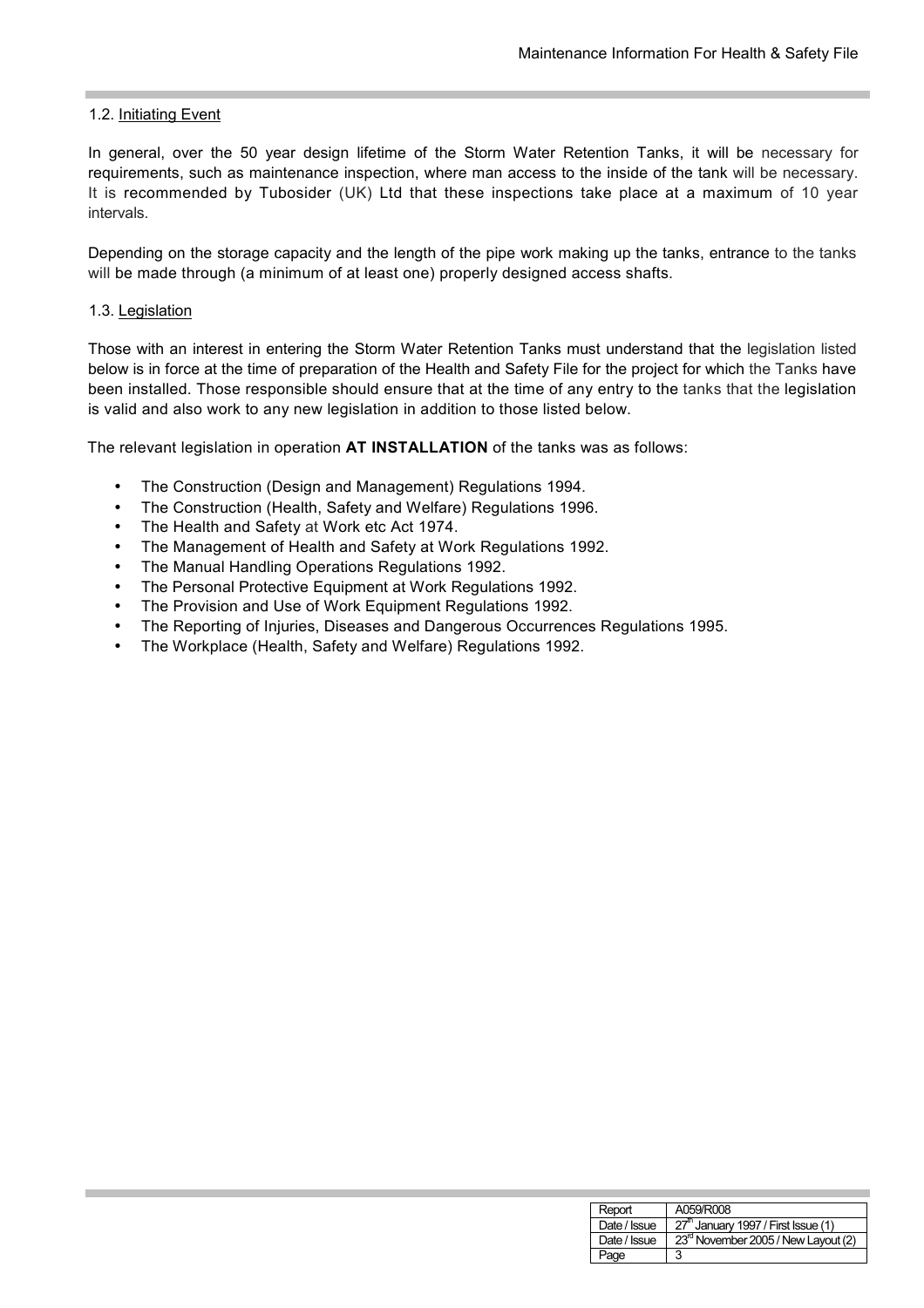۰

| STORM WATER TANKS - CONSIDERATIONS FOR ENTRY. |                                                                                                                                                           |                                                |                                                                                                                                                                                                                                                                                                                                                                                                                                 |  |
|-----------------------------------------------|-----------------------------------------------------------------------------------------------------------------------------------------------------------|------------------------------------------------|---------------------------------------------------------------------------------------------------------------------------------------------------------------------------------------------------------------------------------------------------------------------------------------------------------------------------------------------------------------------------------------------------------------------------------|--|
| Tasks                                         |                                                                                                                                                           |                                                | <b>Key Points</b>                                                                                                                                                                                                                                                                                                                                                                                                               |  |
| 1.1.                                          | Before any entry ensure that all persons<br>involved with the work are aware of<br>Emergency Rescue Plan.                                                 | 1.1.1.<br>1.1.2.                               | Understanding of the Emergency Rescue<br>Plan is necessary to ensure that all individual<br>responsibilities are understood.<br>Keep rescue equipment, including breathing<br>apparatus, winches etc near entrance to the<br>tanks.                                                                                                                                                                                             |  |
| 1.2.                                          | Ensure all operators arc aware of task<br>requirements and the hazards that may be<br>presented.                                                          | 1.2.1.<br>1.2.2.<br>1.2.3.<br>1.2.4.<br>1.2.5. | Hazards will be identified in the Risk<br>Assessments.<br>Additional hazards may be presented by the<br>physical conditions of the Tanks and site.<br>If painting/welding to take place<br>mechanical/forced ventilation is required.<br>Ensure that all sources of ignition are<br>removed and all working plant is positioned<br>away from the Tanks entrance area.<br>Ensure that the area is designated as "NO<br>SMOKING". |  |
| 1.3.                                          | Ensure that water inlets to Tank are blocked off<br>or that watcher will advise on any decline in<br>weather conditions to those working in the<br>Tanks. | 1.3.1.<br>1.3.2.                               | Ensure watcher is FULLY aware of this<br>responsibility - watcher should remain on<br>station all the time.<br>Rain can quickly cause a rapid influx of water<br>into the Tanks leading to flooding.                                                                                                                                                                                                                            |  |
| 1.4.                                          | Ensure all necessary equipment (any plant plus<br>PPE) is present and accessible.                                                                         |                                                |                                                                                                                                                                                                                                                                                                                                                                                                                                 |  |
| 1.5.                                          | Use gas detection equipment to test<br>atmosphere for oxygen level within the Tank.                                                                       | 1.5.1.<br>1.5.2.                               | Lower equipment into Tank and test for<br>oxygen deficiency / enrichment.<br>Ensure tank is monitored throughout task.                                                                                                                                                                                                                                                                                                          |  |
| 1.6.                                          | Use gas detection equipment to test for<br>flammable / toxic gases within the Tank.                                                                       | 1.6.1.<br>1.6.2.                               | Lower equipment into Tank and test for toxic<br>gases such as carbon monoxide, carbon<br>dioxide, natural gas and organic gases.<br>Ensure tank is monitored throughout task.                                                                                                                                                                                                                                                   |  |

**Service Control** 

| Report       | A059/R008                                       |
|--------------|-------------------------------------------------|
| Date / Issue | 27 <sup>th</sup> January 1997 / First Issue (1) |
| Date / Issue | 23 <sup>rd</sup> November 2005 / New Layout (2) |
| Page         |                                                 |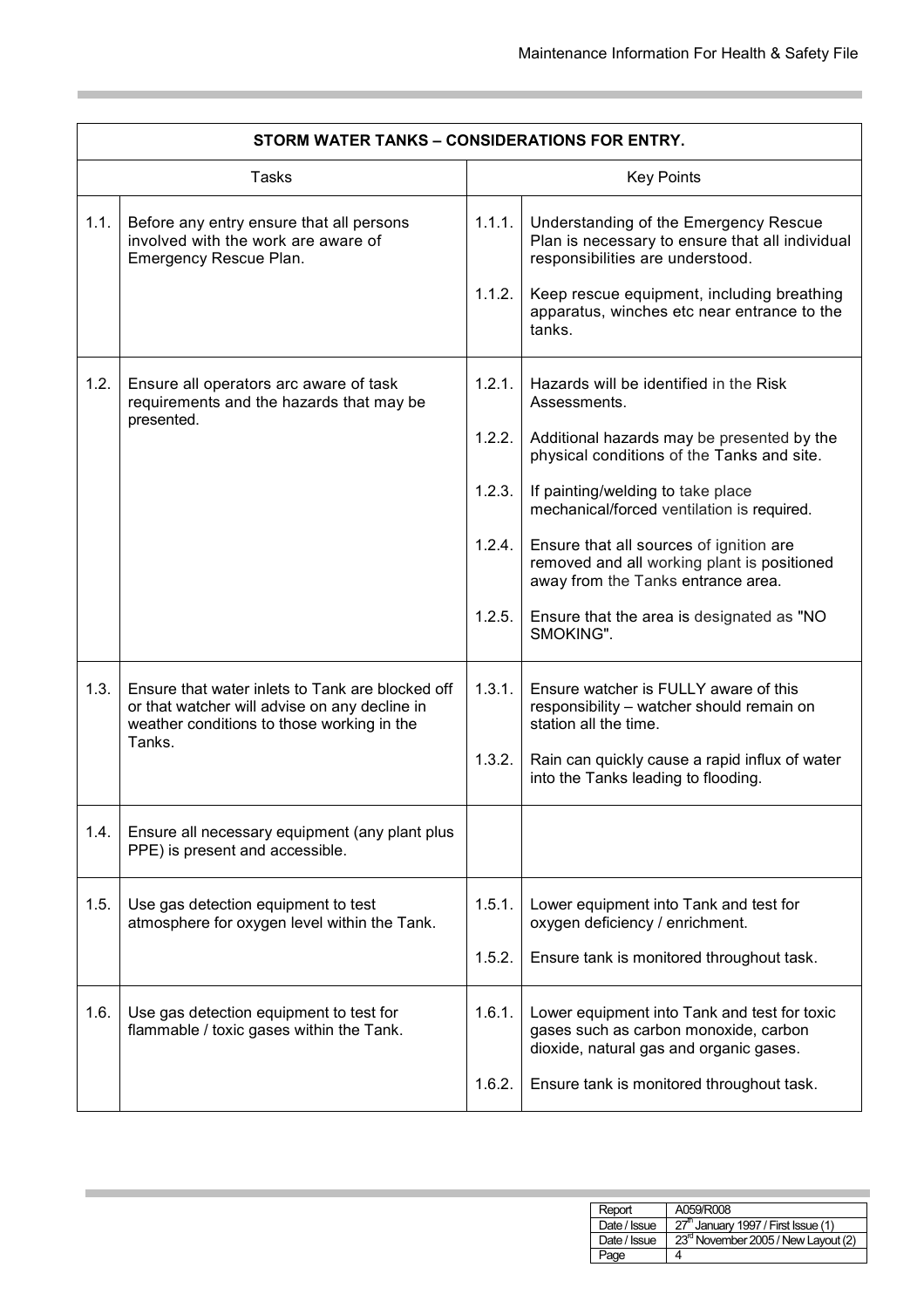| STORM WATER TANKS - CONSIDERATIONS FOR ENTRY. |                                                                                                                                          |                            |                                                                                                                                                                                                                              |
|-----------------------------------------------|------------------------------------------------------------------------------------------------------------------------------------------|----------------------------|------------------------------------------------------------------------------------------------------------------------------------------------------------------------------------------------------------------------------|
| <b>Tasks</b>                                  |                                                                                                                                          | <b>Key Points</b>          |                                                                                                                                                                                                                              |
| 1.7.                                          | Determine whether any mechanical or natural<br>ventilation is required (Refer to 1.2.3.). If in<br>any doubt use mechanical ventilation. | 1.7.1.<br>1.7.2.<br>1.7.3. | Determined by Site Manager.<br>DO NOT enter Tank yet.<br>Note that when sludge's and residues are<br>disturbed dangerous gases can be<br>produced inside the tanks.                                                          |
| 1.8.                                          | If Self-Contained Breathing Apparatus (SCAB)<br>is to be used ensure that it is working<br>correctly and tanks are full.                 | 1.8.1.<br>1.8.2.           | Inspection must be undertaken by a<br>competent person.<br>Equipment must only be worn and used by<br>operatives who have been sufficiently<br>trained.                                                                      |
| 1.9.                                          | Ensure stand-by man is on station ready to<br>observe person inside Tank.                                                                | 1.9.1.<br>1.9.2.           | DO NOT enter Tank yet.<br>Stand-by man to remain on station and to<br><b>ONLY</b> undertake observation /<br>communication tasks.                                                                                            |
| 1.10.                                         | If applicable, ensure any personal<br>communications system is operational.                                                              | 1.10.1.<br>1.10.2.         | For example this could be a two-way radio -<br>must be intrinsically safe (e.g. avoid<br>explosive gas ignition) and operate<br>underground.<br>Stand-by man should remain in regular<br>contact with person(s) inside Tank. |
| 1.11.                                         | Ensure adequate illumination is available.                                                                                               | 1.11.1.                    | Illumination method has to be intrinsically<br>safe (e.g. avoid explosive gas ignition).                                                                                                                                     |
| 1.12.                                         | If required set up any winch apparatus.                                                                                                  | 1.12.1.                    | Winch will be set up for access and also to<br>aid emergency rescue.                                                                                                                                                         |
| 1.13.                                         | Attach harnesses with lifelines.                                                                                                         | 1.13.1.                    | All persons going inside Tank should have<br>lifelines attached to a secure point outside<br>the work area.                                                                                                                  |
| 1.14.                                         | Attach lanyard to winch and harness using<br>Karabiner.                                                                                  | 1.14.1.<br>1.14.2.         | Ensure all lanyards, lifelines, harnesses<br>and karabiners have been inspected by a<br>competent person and are suitable for<br>purpose.<br>Ensure all equipment is rated with the<br>correct Safe Working Loads (SWLs).    |
|                                               |                                                                                                                                          |                            |                                                                                                                                                                                                                              |

**Service Control** 

| Report       | A059/R008                                       |
|--------------|-------------------------------------------------|
| Date / Issue | 27 <sup>th</sup> January 1997 / First Issue (1) |
| Date / Issue | 23rd November 2005 / New Layout (2)             |
| Page         | 5                                               |

**Service Control**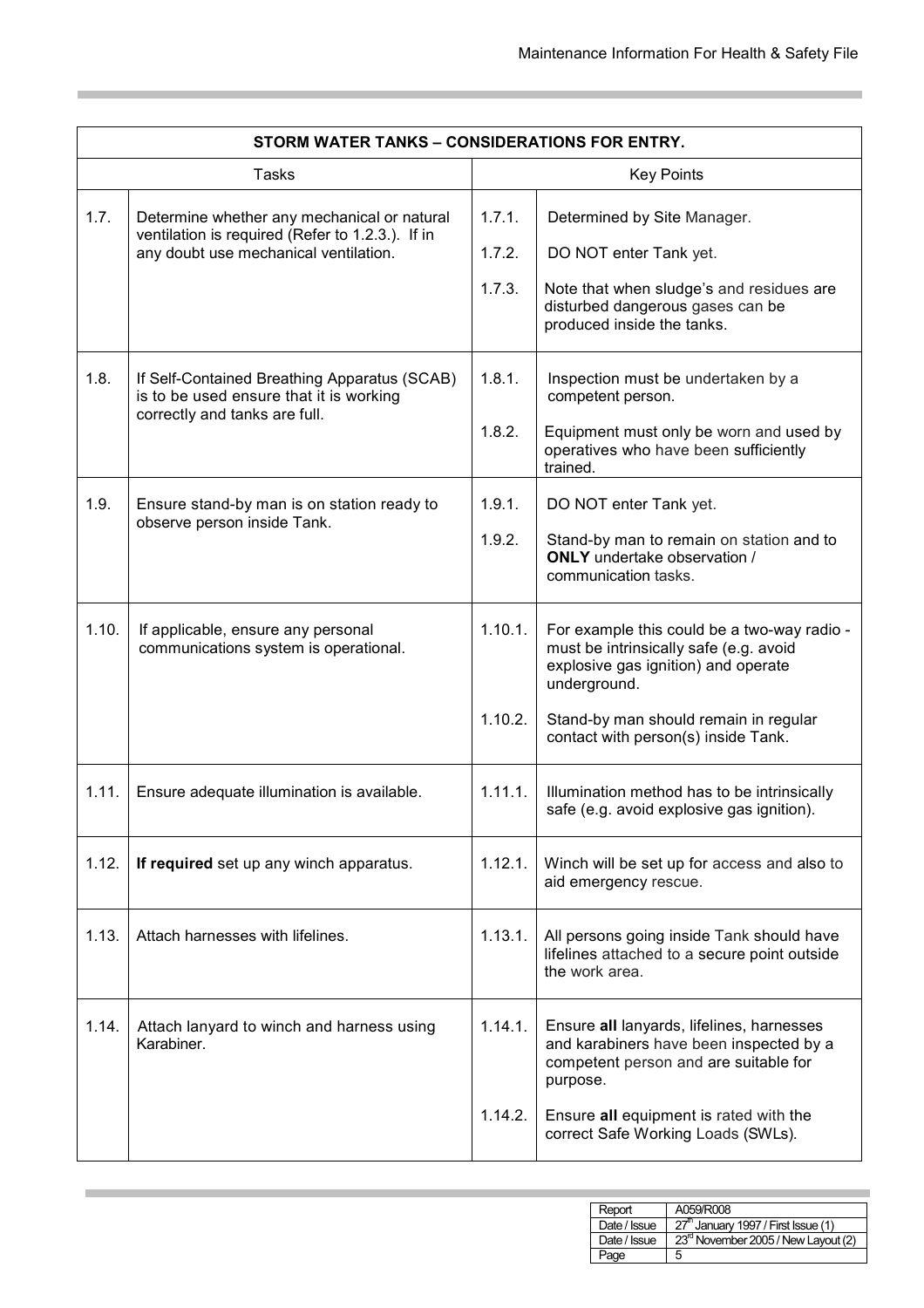| STORM WATER TANKS – CONSIDERATIONS FOR ENTRY. |                                                                                                                                  |                   |                                                                                                                                                                      |
|-----------------------------------------------|----------------------------------------------------------------------------------------------------------------------------------|-------------------|----------------------------------------------------------------------------------------------------------------------------------------------------------------------|
| Tasks                                         |                                                                                                                                  | <b>Key Points</b> |                                                                                                                                                                      |
| 1.15.                                         | If step 1.12. is not acceptable then:<br>Use fitted access internal ladder or secured<br>temporary ladder and descend into tank. | 1.15.1.           | Entry should only be permitted by Site<br>Manager when air is breathable: If air is not<br>breathable then ventilation techniques<br>should be repeated until it is. |
|                                               |                                                                                                                                  | 1.15.2.           | Ensure that temporary ladder has been<br>inspected by a competent person and is "in<br>date".                                                                        |
| 1.16.                                         | Ensure stand-by man is in attendance until all<br>persons evacuate the tank.                                                     |                   |                                                                                                                                                                      |
| 1.17.                                         | Ensure all drainage inlets are unblocked,<br>then clean / hose down area.                                                        |                   |                                                                                                                                                                      |
| 1.18.                                         | On completion of task make sure all<br>equipment is removed from the Tanks.                                                      |                   |                                                                                                                                                                      |
| 1.19.                                         | Record work details etc in the project Health<br>and Safety file.                                                                |                   |                                                                                                                                                                      |

**Service Control** 

| Report       | A059/R008                                  |
|--------------|--------------------------------------------|
| Date / Issue | $\sqrt{27}$ January 1997 / First Issue (1) |
| Date / Issue | 23rd November 2005 / New Layout (2)        |
| Page         | 6                                          |

**Service Control Control**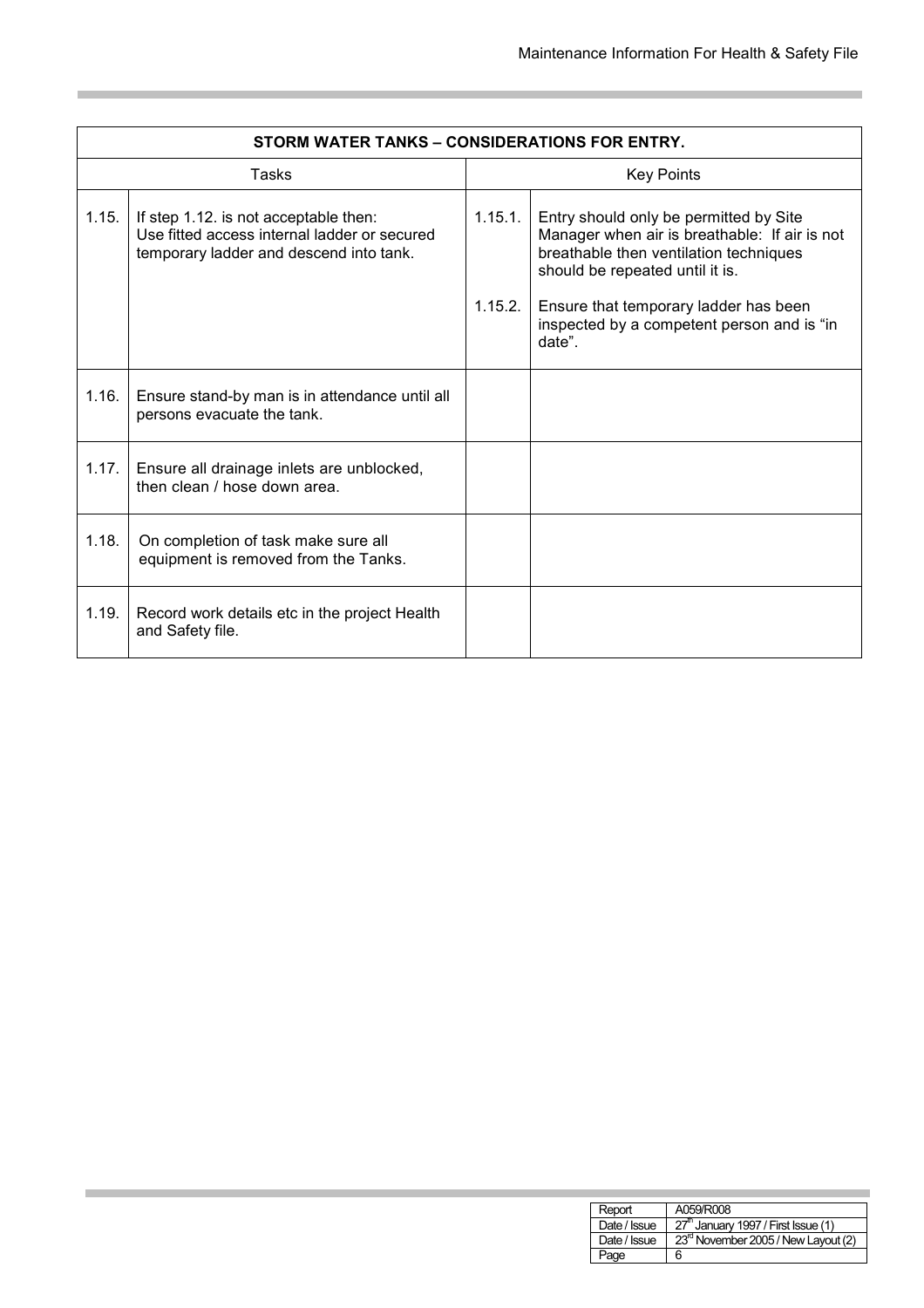## **2. STORM WATER RETENTION TANKS - EMERGENCY PLAN CONSIDERATIONS**

Serious accidents can occur with work undertaken in what the Health and Safety Executive describe as "confined spaces". The Storm Water Retention Tanks MUST always be considered as confined spaces.

Confined spaces can harbour dangerous concentrations of toxic and/or flammable gases and vapours. Neglect or ignorance of the potential dangers can lead to tragic results for any unsuspecting workmen. Unplanned rescue attempts can, and have also in the past, lead to tragic results.

For example, dangerous effects can occur which create oxygen deficiency in the Tanks can be caused by methane production from decaying vegetation, etc in the sludge or even oxidation effects taking place in the walls of the tank. These gases might not be evident when the initial air checks were made but would be given off when disturbed.

The above concerns will be applicable to any installation which has Tubosider (UK) Ltd Storm Water Retention Tanks and the minimum of precautions which, must always be taken on entry. It should also be noted that the smaller tanks (below 1.5m diameter) can be very difficult for access, rescue, illumination and ventilation. The larger tanks (above 1.5m diameter), although access can he easier, still can present the same toxic/inflammable gas hazard.

Procedures for Emergency Rescue have to be formulated BEFORE entry into any confined space can occur. This is due to the extreme hazards that are posed by this type of working environment.

Confined spaces can harbour dangerous concentrations of toxic and/or flammable gases and vapours. If someone has been overcome by such gases then a Rescue must be attempted ONLY by specifically identified and trained persons and ONLY following the Plans drawn up with the aid of this document.

#### 2.1. General Requirements

To be fully aware of:

- Number of persons involved in the task.
- Risk Assessments for the task.
- Telephone numbers of Emergency Services.

To ensure that the proper protective equipment is worn:

- Safety Boots.
- Self-Contained Breathing Apparatus (SCBA).
- Safety Harness and Lanyard (connected to a winch).
- Safety Goggles / Visor.
- **Leather Gloves.**
- Overalls.

To be competent to perform the required task.

| Report       | A059/R008                                       |
|--------------|-------------------------------------------------|
| Date / Issue | 27 <sup>th</sup> January 1997 / First Issue (1) |
| Date / Issue | 23 <sup>rd</sup> November 2005 / New Layout (2) |
| Page         |                                                 |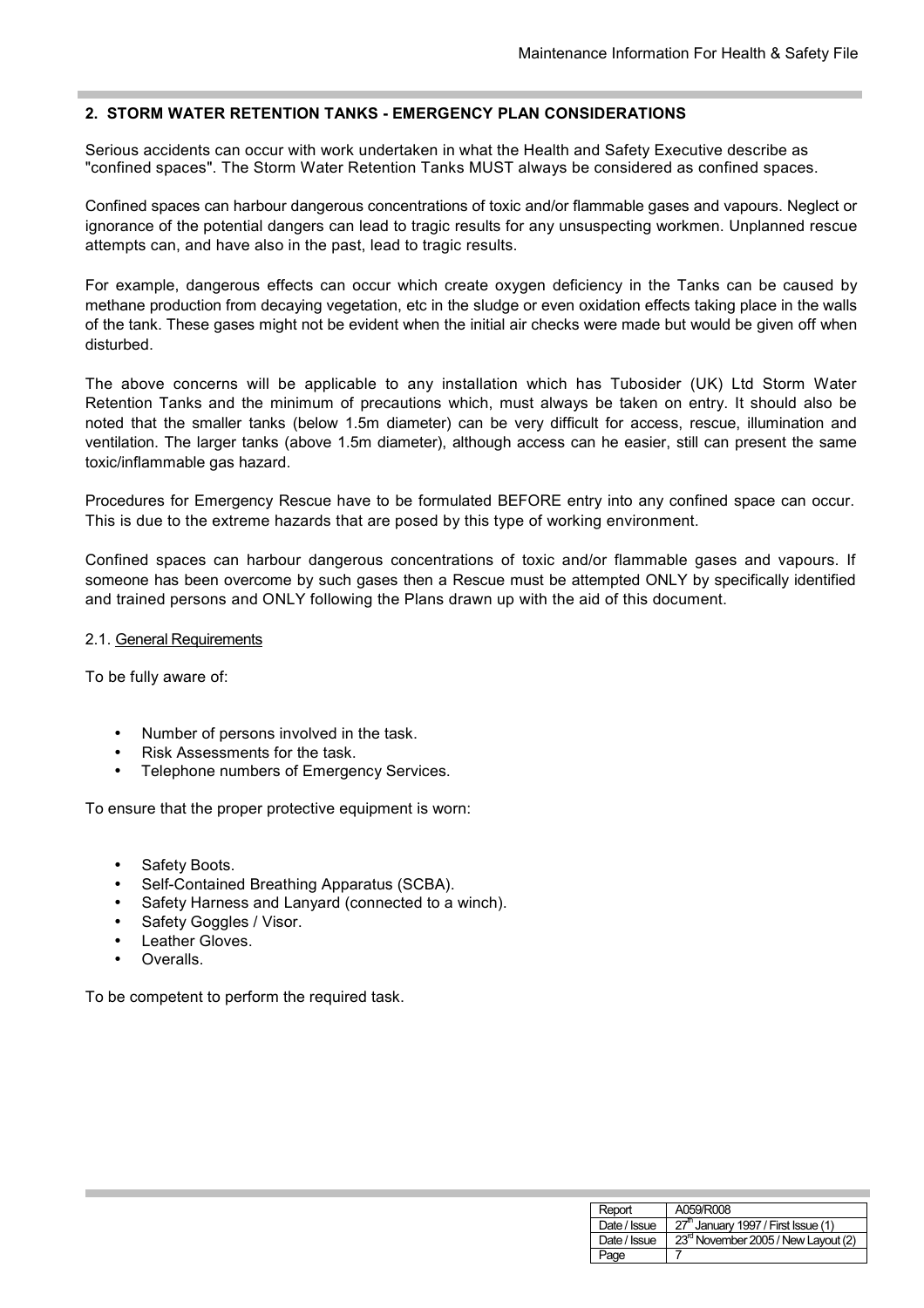To ensure that all persons involved understand their functions and responsibilities e.g. stand-by Man, Site Manager, Rescue Team, First-Aiders.

#### 2.2. Initiating Event

In general, over the 50 year design lifetime of the Storm Water Retention Tanks, it will be necessary for requirements, such as maintenance inspection, where man access to the inside of the tank will be required. It is recommended by Tubosider (UK) Ltd that these inspections take place at a maximum of 10 year intervals.

Depending on the storage capacity and length of the pipe work making up the tanks, entrance to the tanks will be made through (a minimum of at least one) properly designed access shafts.

During the maintenance tasks performed on the tanks, suitable and sufficient Emergency Rescue plans must be drawn up and those involved properly trained for the requirements of an emergency rescue from the confined space of the tanks.

#### 2.3. Legislation

Those with an interest in entering the Storm Water Retention Tanks must understand that the legislation listed below is in force at the time of preparation of the Health and Safety File for the project for which the Tanks have been installed. Those responsible should ensure that at the time of any entry to the tanks that the legislation is valid and also work to any new legislation in addition to those listed below.

The relevant legislation in operation AT INSTALLATION of the tanks was as follows:

- The Construction (Design and Management) Regulations 1994.
- The Construction (Health, Safety and Welfare) Regulations 1996.
- The Health and Safety at Work etc Act 1974.
- The Management of Health and Safety at Work Regulations 1992.
- The Manual Handling Operations Regulations 1992.
- The Personal Protective Equipment at Work Regulations 1992
- The Provision and Use of Work Equipment Regulations 1992.
- The Reporting of Injuries, Diseases and Dangerous Occurrences Regulations 1995.

The Workplace (Health, Safety and Welfare) Regulations 1992.

| Report       | A059/R008                                       |
|--------------|-------------------------------------------------|
| Date / Issue | 27 <sup>th</sup> January 1997 / First Issue (1) |
| Date / Issue | 23 <sup>rd</sup> November 2005 / New Layout (2) |
| Page         | 8                                               |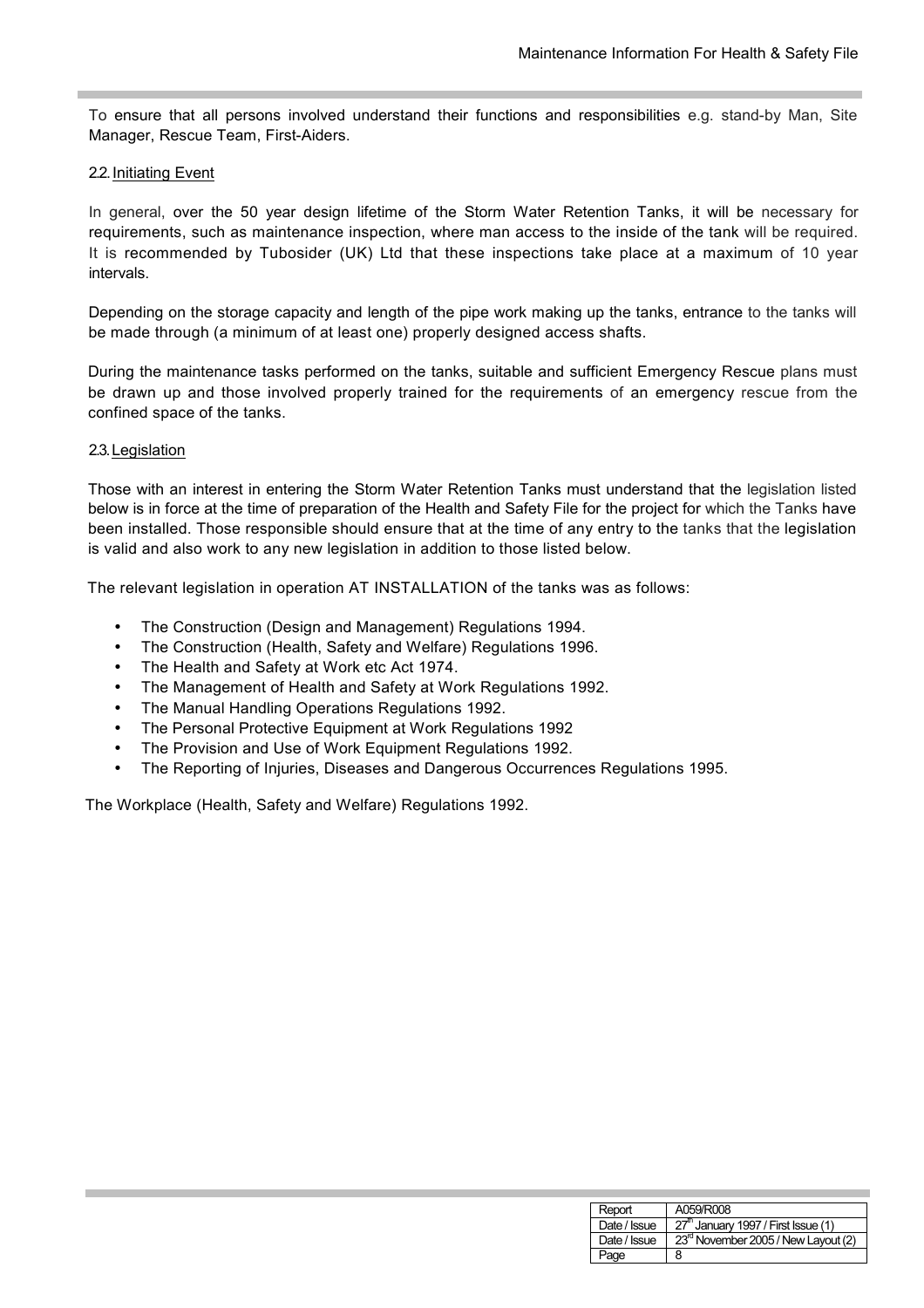| STORM WATER RETENTION TANKS EMERGENCY PLAN CONSIDERATIONS |                                                                                                                                                         |                  |                                                                                                                                    |  |
|-----------------------------------------------------------|---------------------------------------------------------------------------------------------------------------------------------------------------------|------------------|------------------------------------------------------------------------------------------------------------------------------------|--|
| <b>Tasks</b>                                              |                                                                                                                                                         |                  | <b>Key Points</b>                                                                                                                  |  |
| 2.1.                                                      | Ensure that all rescue equipment is available<br>and positioned at entrance to tanks and that<br>stand-by man must be aware of his<br>responsibilities. | 2.1.1.           | Rescue equipment may include<br>winch, lanyards, harnesses, First Aid<br>kits, blankets etc.                                       |  |
| 2.2.                                                      | Stand-by man must be in audible contact with<br>operative inside tank and should be in visual<br>contact.                                               | 2.2.1.<br>2.2.2. | Contact can be achieved by the use of 2-way<br>radio.<br>Stand-by man must remain in<br>regular contact                            |  |
| 2.3.                                                      | Stand-by man to assess the extent of the<br>incident.                                                                                                   | 2.3.1.<br>2.3.2. | Can be determined by a loss of verbal<br>communication or other suspicious<br>circumstance.<br>DO NOT ENTER THE CONFINED<br>SPACE. |  |
|                                                           |                                                                                                                                                         | 2.3.3.           | Stand-by man must remain on station<br>throughout.                                                                                 |  |
| 2.4.                                                      | Stand-by man to raise alarm and ensure that this<br>is correctly undertaken.                                                                            | 2.4.1.           | This will have been arranged prior to task<br>commencement and will have been<br>communicated to all operatives involved.          |  |
|                                                           |                                                                                                                                                         | 2.4.2.           | Call emergency services BEFORE any other<br>action is taken.                                                                       |  |
| 2.5.                                                      | Operate winch to haul operative to the surface.                                                                                                         | 2.5.1.<br>2.5.2. | If operative is hauled to surface then trained<br>first-aider to apply revival techniques as<br>appropriate.                       |  |
|                                                           |                                                                                                                                                         |                  | If operative becomes stuck then follow step 2.6.                                                                                   |  |
| 2.6.                                                      | If it has been agreed that it will be safe to<br>attempt a rescue then inform trained rescue<br>team.                                                   | 2.6.1.           | Site Manager will decide if it is safe to make<br>rescue attempt.                                                                  |  |
| 2.7.                                                      | Stand-by man will inform the rescuing team /<br>authorities of the nature of the incident and any<br>other relevant details.                            | 2.7.1.           | Stand-by man will supply as much additional<br>information as possible.                                                            |  |
| 2.8.                                                      | Enter all details of incident in on site<br>Accident Book.                                                                                              | 2.8.1.           | Ensure that this is achieved as soon as<br>possible after the incident to ensure accuracy<br>in reporting.                         |  |
| 2.9.                                                      | Stand-by man to arrange the reporting of the<br>incident to the enforcing authorities.                                                                  | 2.9.1.           |                                                                                                                                    |  |

| Report       | A059/R008                                       |
|--------------|-------------------------------------------------|
| Date / Issue | $\sqrt{27}$ January 1997 / First Issue (1)      |
| Date / Issue | 23 <sup>rd</sup> November 2005 / New Layout (2) |
| Page         | 9                                               |